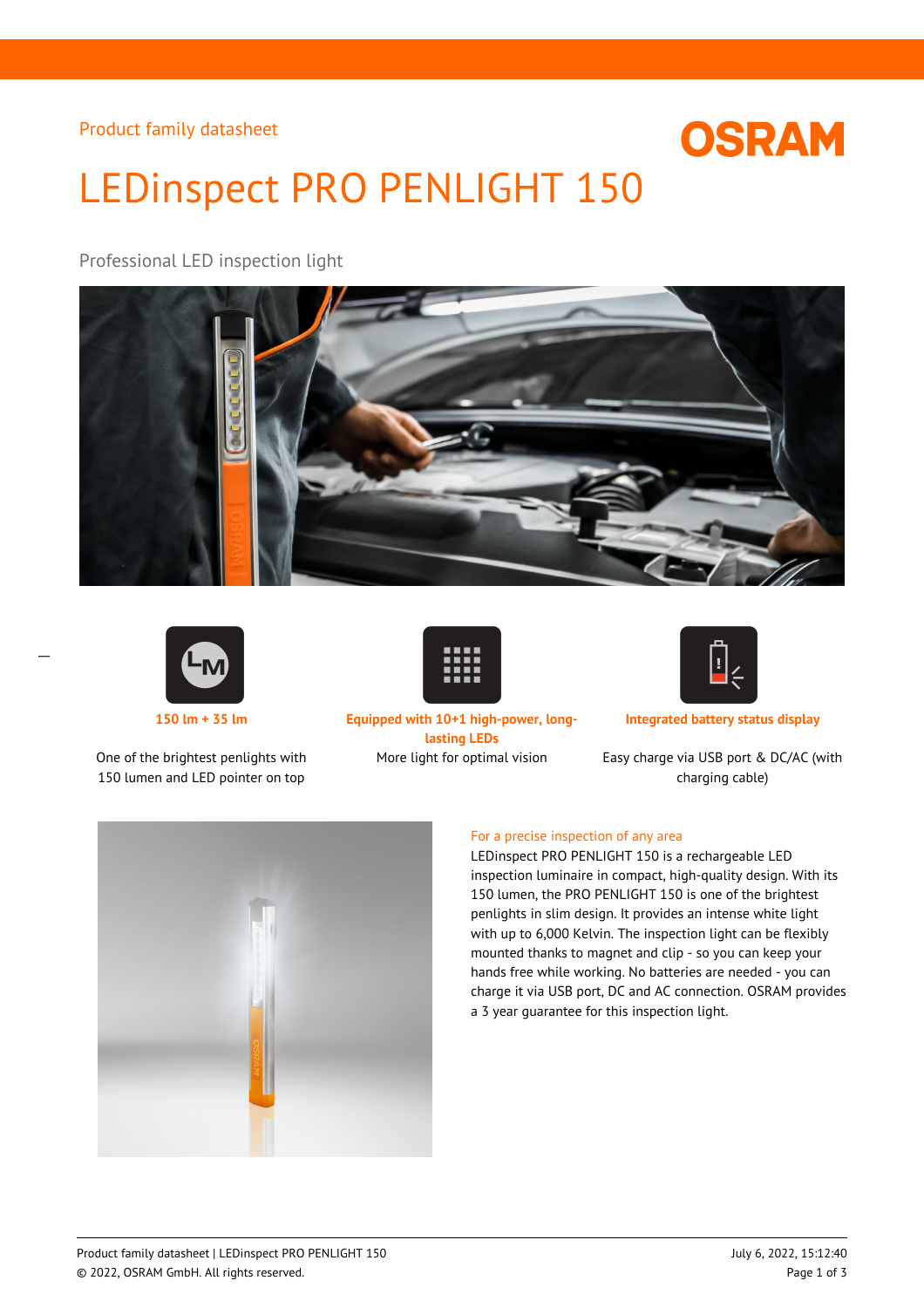## Product family datasheet

#### Technical data

|                             | <b>Product information</b>                            |                                                                                                              | <b>Electrical data</b>                                     |                           |                                             | <b>Photometrical data</b> |                                      |                      |                           |  |
|-----------------------------|-------------------------------------------------------|--------------------------------------------------------------------------------------------------------------|------------------------------------------------------------|---------------------------|---------------------------------------------|---------------------------|--------------------------------------|----------------------|---------------------------|--|
| <b>Product description</b>  | <b>Application (Category</b><br>and Product specific) |                                                                                                              | Order<br>reference                                         | <b>Nominal</b><br>wattage |                                             | <b>Nominal</b><br>voltage |                                      | Luminous             | Light color<br><b>LED</b> |  |
| LEDinspect PRO PENLIGHT 150 | LED inspection lights<br>for professionals            |                                                                                                              | LEDIL105<br>0.50W                                          |                           |                                             | NaN <sub>V</sub>          |                                      | $150 \, \mathrm{Im}$ | White                     |  |
|                             | Dimensions & weight                                   |                                                                                                              |                                                            |                           |                                             |                           | Colors & materials                   |                      | Lifespan                  |  |
| <b>Product description</b>  | Product<br>weight                                     | Length                                                                                                       | Width                                                      |                           | <b>Height</b>                               |                           | <b>Base color</b>                    |                      | Guarantee                 |  |
| LEDinspect PRO PENLIGHT 150 | 138.00 g                                              | 177.0 mm                                                                                                     | 23.0 mm                                                    |                           | 14000 mm                                    |                           | Silver                               |                      | 3 years                   |  |
|                             | Additional product data                               |                                                                                                              |                                                            |                           |                                             |                           | <b>Capabilities</b>                  |                      |                           |  |
| <b>Product description</b>  | <b>Type of Battery</b>                                |                                                                                                              | Number of included<br>Scope of battery<br><b>batteries</b> |                           |                                             | <b>Technology</b>         |                                      |                      |                           |  |
| LEDinspect PRO PENLIGHT 150 | Rechargeable                                          |                                                                                                              | n.a.                                                       |                           | Yes                                         |                           |                                      | LED                  |                           |  |
|                             | Logistical data                                       | <b>Environmental information</b><br>Information according Art. 33 of EU Regulation (EC) 1907/2006<br>(REACh) |                                                            |                           |                                             |                           |                                      |                      |                           |  |
| <b>Product description</b>  | PCHL Watt hour per<br>battery [MPRD]                  |                                                                                                              | <b>Date of Declaration</b>                                 |                           | <b>Primary Article</b><br><b>Identifier</b> |                           | <b>Candidate List</b><br>Substance 1 |                      |                           |  |
| LEDinspect PRO PENLIGHT 150 | 2.96                                                  |                                                                                                              | 29-12-2021                                                 |                           | 4052899963825                               |                           |                                      | Lead                 |                           |  |

| <b>Product description</b>  | <b>CAS No. of substance</b><br>1 | <b>Safe Use Instruction</b>                                                                                       | <b>Declaration No. in</b><br><b>SCIP database</b> |
|-----------------------------|----------------------------------|-------------------------------------------------------------------------------------------------------------------|---------------------------------------------------|
| LEDinspect PRO PENLIGHT 150 | 7439-92-1                        | The identification of<br>the Candidate List<br>substance is<br>sufficient to allow<br>safe use of the<br>article. | 988e2ed3-7a77-<br>4a9d-9318-<br>2771c1958da8      |